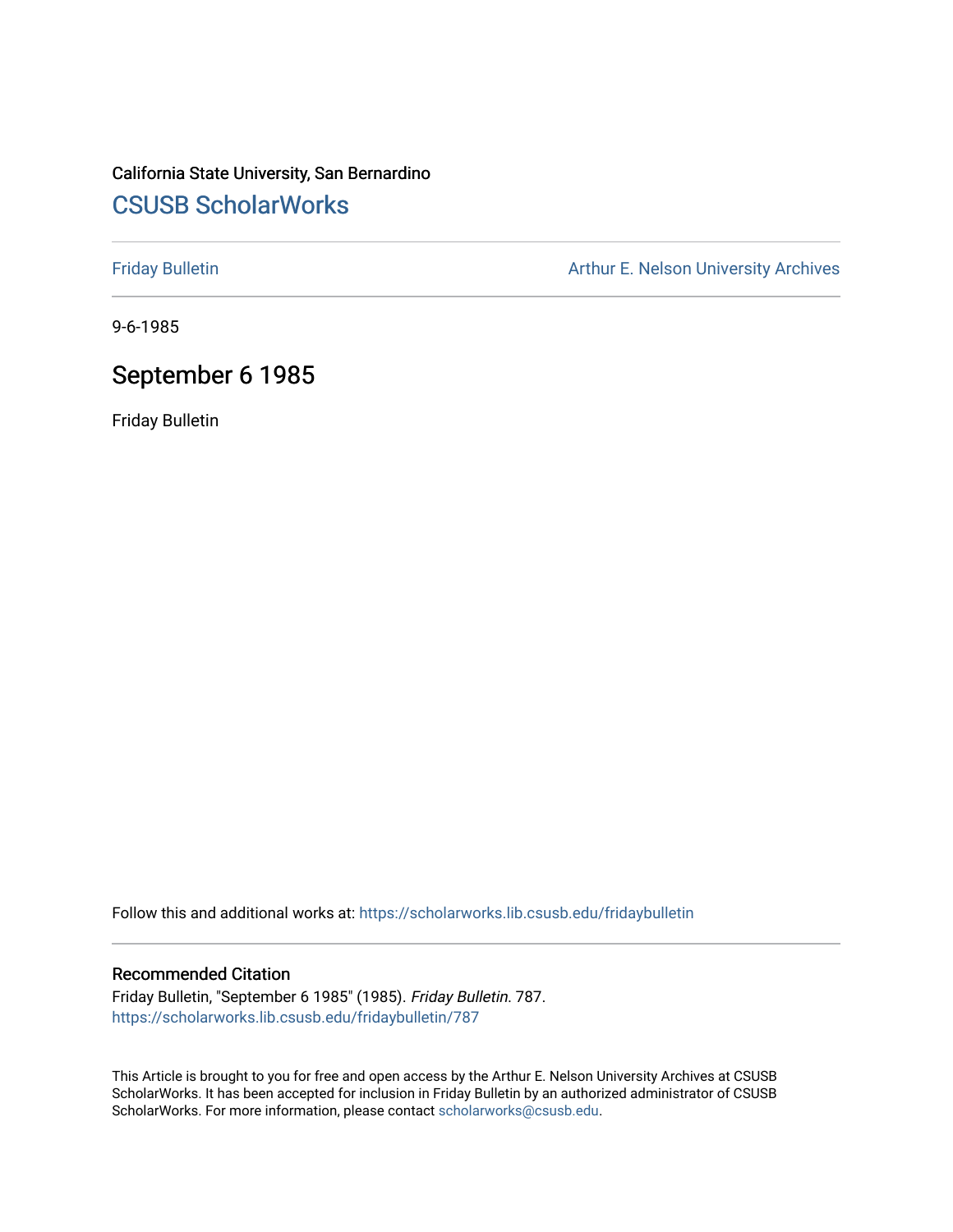# **THE BULLETIN**<br>California State University, San Bernardino

\ U <1- *\ ^ % ^%p* 

### **California State University, San Bernardino \ ^ September 6 1985**

**Minor Construction Projects** The university's growing pains--requiting from an in-Keep Crews Busy This Summer **Crease in faculty, new academic reeds and anticipated** growth in student enrollment—have kept university craftsmen and contractors busy this summer. With

o

the start of the academic year only 10 days away, the pace accelerates in several projects.

Twenty faculty are awaiting installation of five mobile units which will provide temporary quarters until the new faculty office building is built. The trailers, to be located between the Student Services Building and the Child Care Center, will be ready for occupancy Sept. 16. One unit has arrived from Cal Poly, San Luis Obispo and four are being leased from a manufacturer in Bloomington. Each unit will have four individual offices. The trailers will be situated in a U-shape, with decking connecting all five, according to Bob Lohnes (Plant Operations). The mover will set up the units and install the decking. Campus crews already have laid the wiring and telephone conduits in the ground. Concrete sidewalks and exterior lighting will be put in after the units are installed.

Working drawings for the \$2,106,000 faculty office building are to be completed this month by the architects, Ray Kappe and Clelio Boccato of Santa Monica. After Department of Finance approval of the plans, bids will be sought. The present schedule calls for bids to be opened Nov. 15, construction to start Jan. 1 and completion by May 1987. The two-story building will be located between the Administration Building and the Library.

In addition to the usual office remodeling, plant operations crews have created the new Advising Center in the former home of the Services to Students with Disabilities Office (PL 107) and have moved the disabled students center to the former site of the snack room (PL 101). They are constructing a new darkroom for the graphics sequence in the Art Department. Bids for construction of a broadcast booth for the Communication Department will be opened Sept. 12. The facility will be in the Creative Arts Building.

Approximately \$31,000 in lighting improvements will be made throughout the campus. The project includes about 30 new lights and increased illumination in others.

Work on the Commons this summer included carpeting of the lower level, repair of movable walls and painting of the kitchen and food service areas. Architects Harnish, Morgan and Causey are preparing plans for enclosing a portion of the lower patio to create a new dining room. The work in the Commons is being done by outside contractors through the university Foundation.

Projects still underway include bringing additional air conditioning to computer labs in the Pfau Library, installing solar panels to heat the physical education pool, installing fresh-air economizers in the basement and first floor of the Library to utilize outside air in ventilating the building and redesigning all doors in the handball court.

A proposal to switch the men's and women's restrooms in the Administration Building, to provide additional facilities for the women, is in the office of the architect for preparation of working drawings.

*9*  '^Delivery of *a* new 20-passenger, covered tram for giving tours is expected shortly.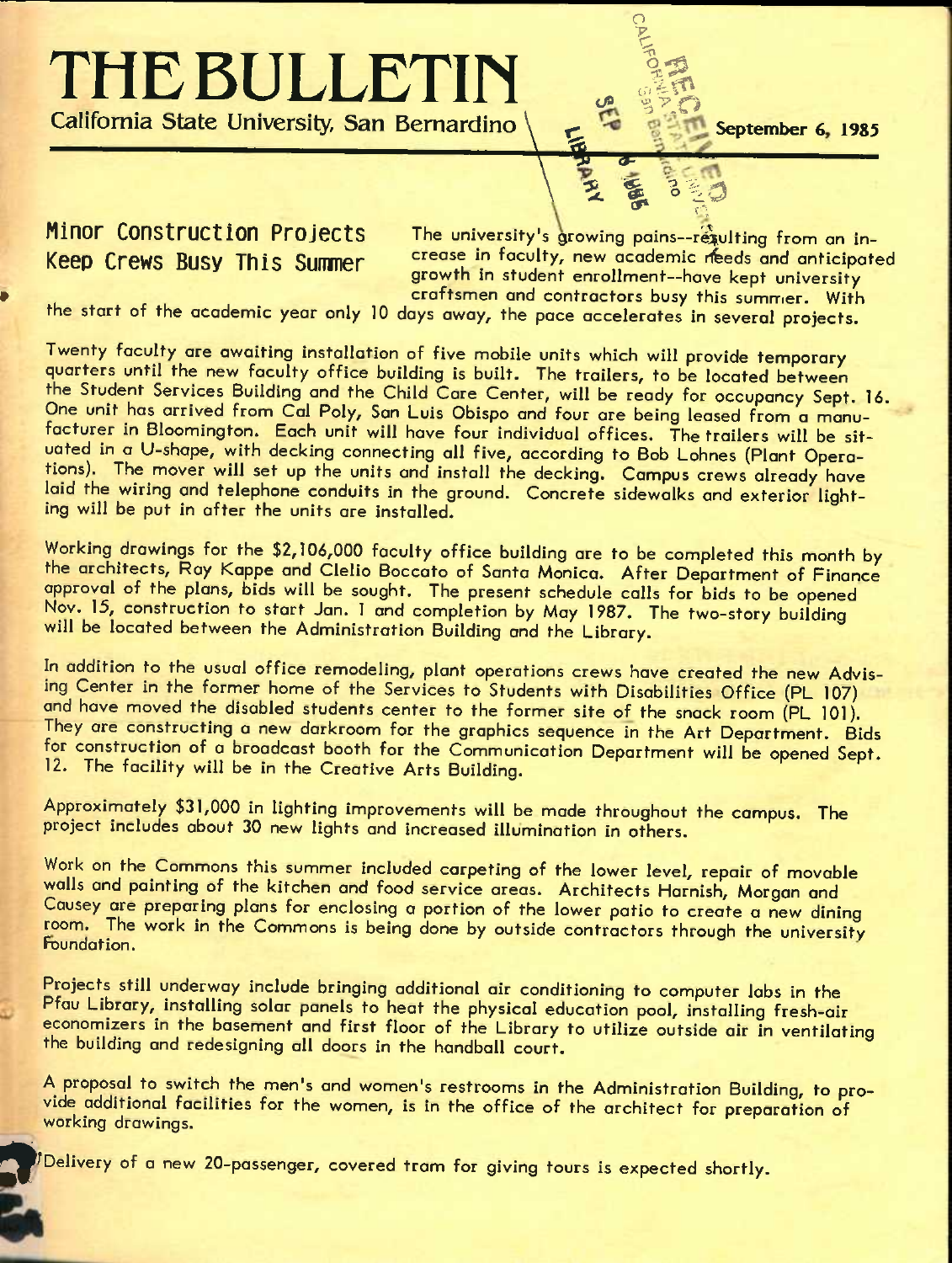**FMOLOVEE FEE Waiver Thursday, Sept. 12 is the deadline for employees applying for the cost**<br>**Deadline Sept. 12** of taking career-related courses at any CSU campus. Dependof taking career-related courses at any CSU campus. Depending upon the course-load and the arrangements made by the in-

dividual bargaining units, employees can save \$137-\$141 on the **overage** More information on the fee waiver program is available from Carlos Marquez in Personnel, Ext. 7205.

**rightlering To Examine** The CSU Board of Trustees will hold a public hearing Tues-<br>**New Eligibility Index** board is completed, to discuss a proposal to amend the sysboard is completed, to discuss a proposal to amend the system's "eligibility index" for high school students. The pro-

posal would permit students to qualify for college on the basis of their high school through the end of their junior year. The current standard determines eligibility based on the grade-point average earned through the first semester of the senior year.

Dr. Ralph Bigelow, CSU associate dean of educational support services, says this would bring the system's practices in line with other major universities and enable admissions offices to inform applicants of their eligibility earlier than is possible now. In addition, it would provide a basis for advising those students who are not quite eligible and informing them of the conditions they must meet during their senior year in high school in order to qualify for admission to Col State.

Written comments regarding the proposal should be directed to Dr. Bigelow, 400 Golden Shore, Long Beach, CA 90802-4275 and must be received by Sept. 17. Inquiries can be made by contacting Dr. Bigelow at ATSS 8-635-5547.

Physical Education Department Effective Sept. 1, the Physical Education and Recreation Department dropped the "recreation" from **Deletes Recreation In Title** *its title since it no longer will offer recreation* courses or a minor in the subject. Dr. Reg Price,

department chair, said this is being done in order to ovoid being misleading to incoming students who are looking at the department for a possible major.

Dr. Price said interest in the department is growing since the introduction of the physical education degree in 1983. Last spring, 61 persons were enrolled in the curriculum and 13 graduated. Enrollment so far indicates some 30-40 freshmen and transfer students will be pining the 48 who are expected to return this fall.

James Ducey Takes On James Ducey will take on men's and women's tennis bance bacey lance of the coaching responsibilities in addition to his duties as men's<br>Tennis Coaching Duties basketball coach. He replaces Michael Muscare, who rebasketball coach. He replaces Michael Muscare, who resigned to become men's tennis coach at Cal State, Fuller-

ton. Dr. Reg Price, athletic director, said Ducey has extensive tennis instruction experience in addition to his basketball coaching background.

*The California State University, San Bernardino BUILETIN is published by the Public Affairs Office, ^* **217,** *Ext. 7558.* **Items** *for publication should be received in writing by nocn Tuesday.* 

|                        | Edna Steinman, Director of Public Affairs |             |
|------------------------|-------------------------------------------|-------------|
| Editor Cynthia Pringle | Calendar Itens Rutn Moran                 |             |
| <i>Volume</i> 21       | Printed in the Duplicating Center         | $No. \perp$ |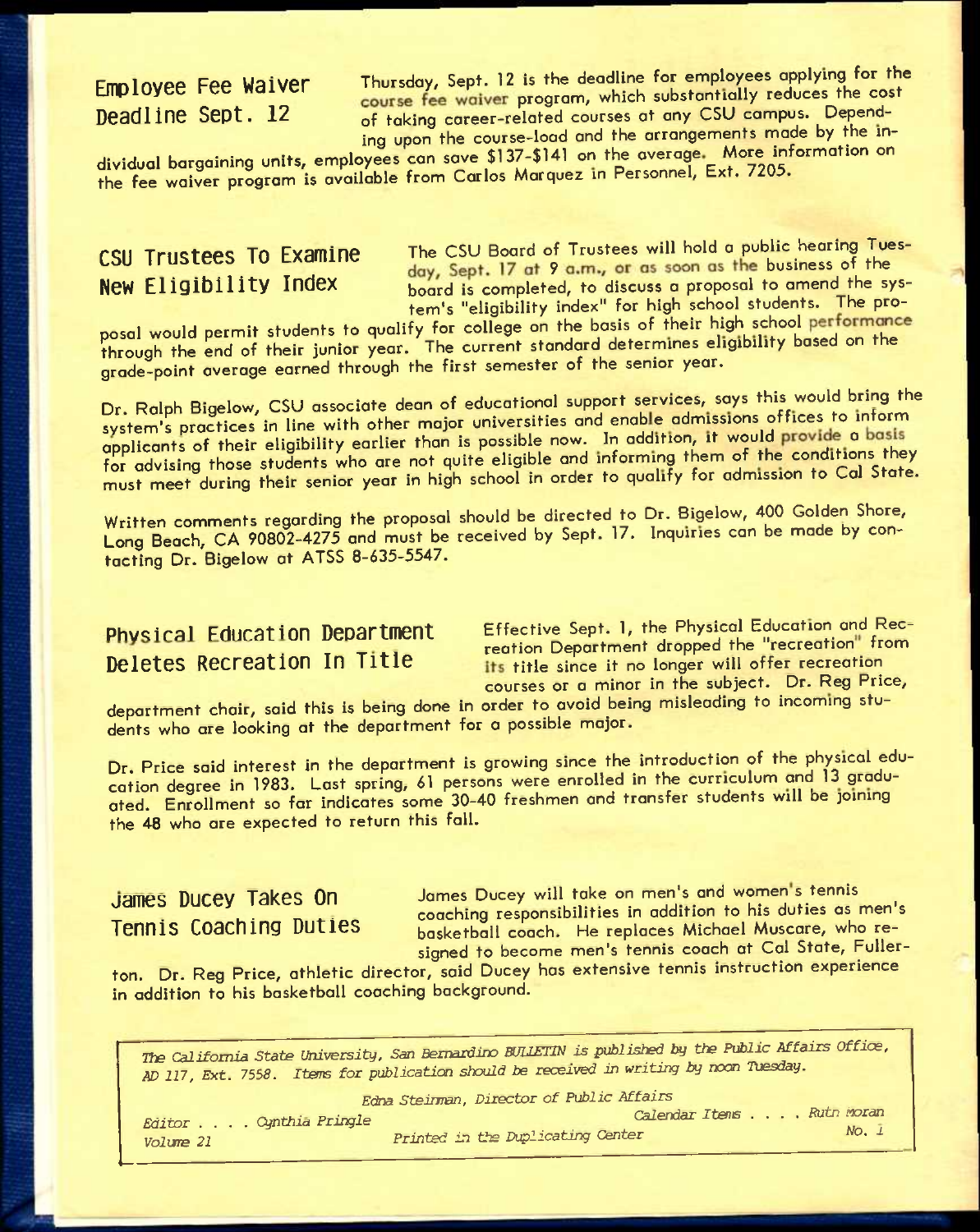Roberta Stathis-Ochoa Receives Dr. Roberta Stathis-Ochoa is preparing to take here is the calculus of the contract the team in the office of Academic Programs co-<br>Assignment To Cal Poly, Pomona condinator in the Office of Academic Programs ordinator in the Office of Academic Programs from Sept. 9-June 30 in order to assume her du-

ties as an Administrative Fellow at Cal Poly, Pomona during the 1985-86 academic year.

One of 12 people selected for the systemwide program. Dr. Stathis-Ochoa will be working with three mentors while on the Pomona campus, including Dr. Hugh LaBounty, president; Dr. James Bell, vice president of student affairs; and Dorothy Roberts, director of business affairs.

"I'm very excited about the opportunity to work on such a large regional campus," Dr. Stothis- Ochoa commented. "In my interviews I have been very impressed with their commitment to academic excellence and their team approach to education.

"I'm sure the experience I will gain from working in both business and student affairs as well as working directly with the president will give me a different perspective and I hope at the end of the term, I will be able to certify some competencies that will serve me well in looking for further academic challenges."

During her administrative fellowship, she will teach education courses in the evening at Cal State, San Bernardino.

The CSU Administrative Fellows Program is designed to provide opportunities for upward mobility in academic administration particularly for women and minorities. Candidates are usuolly transferred to a campus other than their own. The fellows are assigned to mentors at the dean's level or above and are given assignments which will provide opportunities for career development eventually leading to administrative, managerial or executive positions.

### **ROTC Announces** Cpt. Stephen J. Heynen **is the new adjunct associate professor super-**Staff Changes vising the Military Science Program, replacing Maj. Stuart D. Lyon, who departed in June for the Defense Language Institute in Monterey. Heynen, who has been with the program as an instructor since Decem-

ber 1983, recently was selected for promotion to major. The change in rank should become effective by summer 1986.

A double graduate of Cal State, Heynen earned his B.A. in general psychology in 1975 and an M.B.A. in 1982. He is an infantry officer and a graduate of the prestigious Army Rangers School in Georgia.

Cpt. Thomas C. Zeigner will be the new adjunct assistant professor of military science. He is coming from a post as executive officer of the Longhorn Army Ammunition Plant in Texas and is assigned to Cal State through June 1988. Zeigner received his B.A. in English from the Virginia Military Institute in 1976 and a master's in criminal justice administration from Troy State University in 1982. He has served as an ordnance officer in Turkey, Korea and the U.S. He will instruct two classes per year for the military program, while Heynen will teach one class a year.

The ROTC program offers students the opportunity to receive Army Reserve Officer training along with a bachelor's or master's degree. The program expects fall enrollment to rise to 50 cadets, which would be the largest group of students since the ROTC regional extension center was established on campus in 1981.

Military obligation is not incurred until the beginning of the junior year. After graduation and commissioning as a second lieutenant, a three-year, active military career begins in ihe Army, Army Reserves or Army National Guard. The service career can be chosen from a variety of fields, including aviation, communication, finance, law enforcement and the medical professions.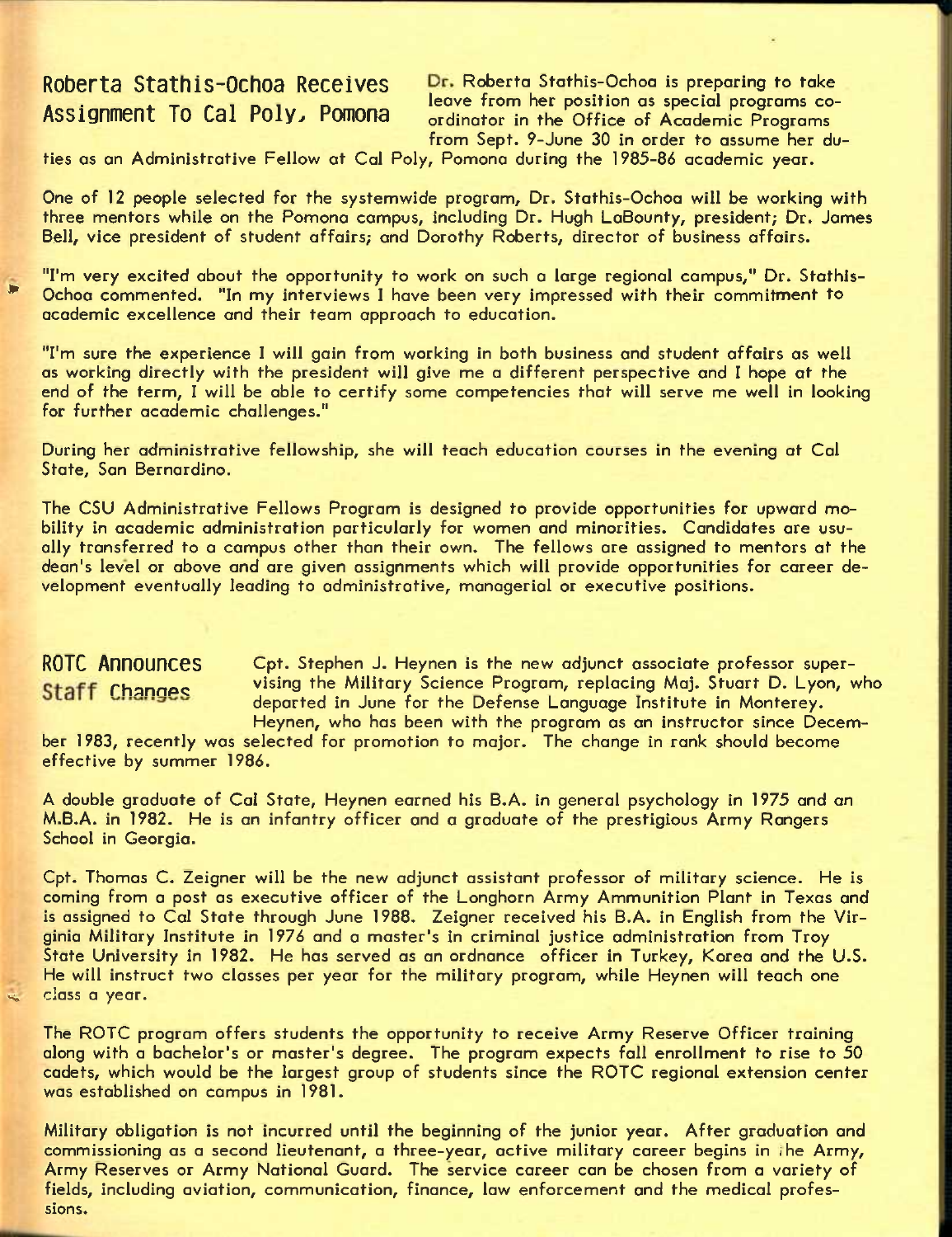CONTINONS ROOMS The individual dining areas in the university Commons are being given new designations to make them more identifiable to university person-Are Renamed as well as off-campus groups who use them, announced Dr. Judith Rymer, executive dean for university relations.

Under the new designations, the President's Dining Room will become the Oak Room and the New Dining Room will be known as the Eucalyptus Room. C 104 A&B will be dubbed the Panorama Room A&B, C 125 will be titled the Pine Room and C 219 will be renamed the Alder Room. The patio area to be enclosed to form a dining room will be called the Sycamore Room. Small signs will be prepared for each room.

**National Security Studies** The National Security Studies (NSS) special master's **EXECUTE:**<br>Receives Renewed Grant Terration is a New York-Strategy Information Center, which is a New Yorkbased non-profit institution dedicated to the study and

research of strategy. Dr. Richard Ackley, NSS director, said the money will be put toward supplemental teaching materials and provisions for some guest lecturers. Dr. Ackley said the university has been receiving the grant for about 12 years, dating back to when a single course in international security and defense strategy was offered here. The NSS degree program was instituted in 1983.

Coyotes Gear Up The coaches of cross country, soccer and volleyball are looking forward to the second season of intercollegiate athletics at Cal **For Second Season** state, which boasts an expanded and more rigorous schedule for each team this year, said Dr. Reginald Price, athletic director.

Tom Burleson, men's and women's cross country coach, anticipates an "outstanding season" for the women's team, where "we're twice as strong as we were last year." Burleson noted that it will be a young team comprised of four freshmen, one transfer student, one new senior and only two returning seniors. The men's team will be made up of four returning runners and three new students. The teams will travel to Cal State, Fullerton for their first invitational meet Saturday, Sept. 14.

Carlos Juarez, the new coach of the men's soccer team, expects a "successful year" in spite of the tougher schedule. Based on his observations during practices, which began for all sports Sept. 1, Juarez said the players have a "good attitude and are working hard, which makes it enjoyable for me." Although the team has lost two of its key players from lost year, the experience gained from at least 10 players who are returning and the addition of five freshmen will make the team competitive, Juarez said. The soccer team faces Pomona-Pitzer College, "a strong Division III team," for its first game Saturday, Sept. 14 at home.

Naomi Ruderman, women's volleyball coach, said she looks forward to a "great season with good talent" on the team. With one senior, five returning players and four new students, Ruderman said this is a "young, enthusiastic group." The team will kick off the season with some informal competition with area junior colleges in a scrimmage here tomorrow. Official competition will get underway the following weekend with a tournament Sept. 13-14 at Whittier.

The volleyball team also will host its first tournament Oct. 12, which will be co-sponsored by the Soroptomist Club of San Bernardino, a women's service club. The tournament will pit the Coyotes against Whittier, Claremont and Masters Colleges.

**Holiday** The campus will be closed Monday, September 9, in observance of Admission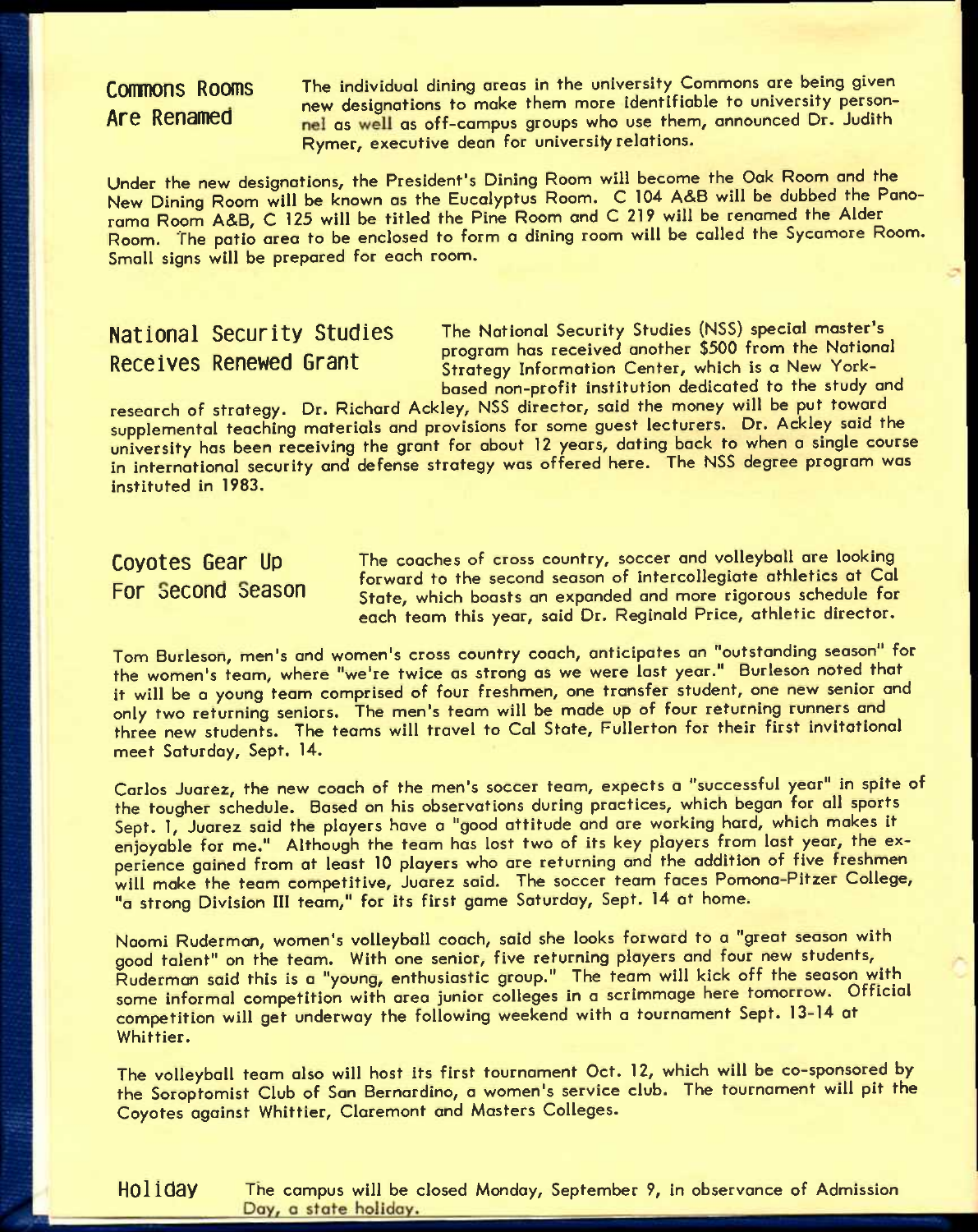Dr. Dalton Harrington (Biology) presented *a* paper on "Newly Isolated Compounds from Chora Globularis Thuill" at the annual meeting of the Botanical Society of America phytochemical section in Gainesville, Fla., Aug. 12. **Professional Activities** 

Dr. David Lutz (Graduate Programs), presented *a* workshop on "Developing Effective Performance Appraisal Systems" for a training meeting of supervisors in the Department of Public Social Services Aug. 15 in Rancho Cucamonga. **Community Service** 

An article written by Dr. Naomi Caiden (Public Administration), "The Boundaries of Public Budgeting: Issues for Education in Tumultuous Times," has been published in the July/August Issue of Public Administration Review. **Noteworthy** 

Dr. Amer El-Ahraf (Academic Resources, Health Science) has been appointed to the National Council on Hazardous Waste and Toxic Substances. He also recently was appointed *a* regional editor of the "Food Protection Report," published in Washington, D.C. In addition, he will be listed in the 1986 issues of "The First Presidential Edition of Biography of the Year" and "The International Who's Who of Contemporary Achievement,"

Congratulations The university community extends congratulations to Julie Wong (Public Affairs) on her marriage to David Duncan of Sacramento Aug. 31 at the University of California, Riverside cooperative extension garden. The couple will reside in Sacramento after Oct. 4.

### **Personnel**

NEW TO THE UNIVERSITY

Full-time, probationary

Nancy Pennington Department Secretary IC Math Department BI 111, Ext. 7351

#### RETURNING TO THE UNIVERSITY

#### Full-time, probationary

Marsha Shanteler **Secretary** School of Natural Sciences BI 130, Ext. 7341

### LEAVING THE UNIVERSITY

Edward Greeley Assistant Systems Software Specialist Computer Center

#### CHANGE IN POSITION

Full-time, probationary

John Camien Library Assistant IIIA PL 121, Ext. 7334 From: Library Assistant IIA

#### REAPPOINTMENT

Part-time, temporary to June 30, 1986

Howard Dexter Piano Technician IIA Music Department CA 132, Ext. 7695

### Quarter-time, temporary to June 30, 1986

Julia Bennett Sports Information Director Intercollegiate Athletics Department PE 122, Ext. 7560